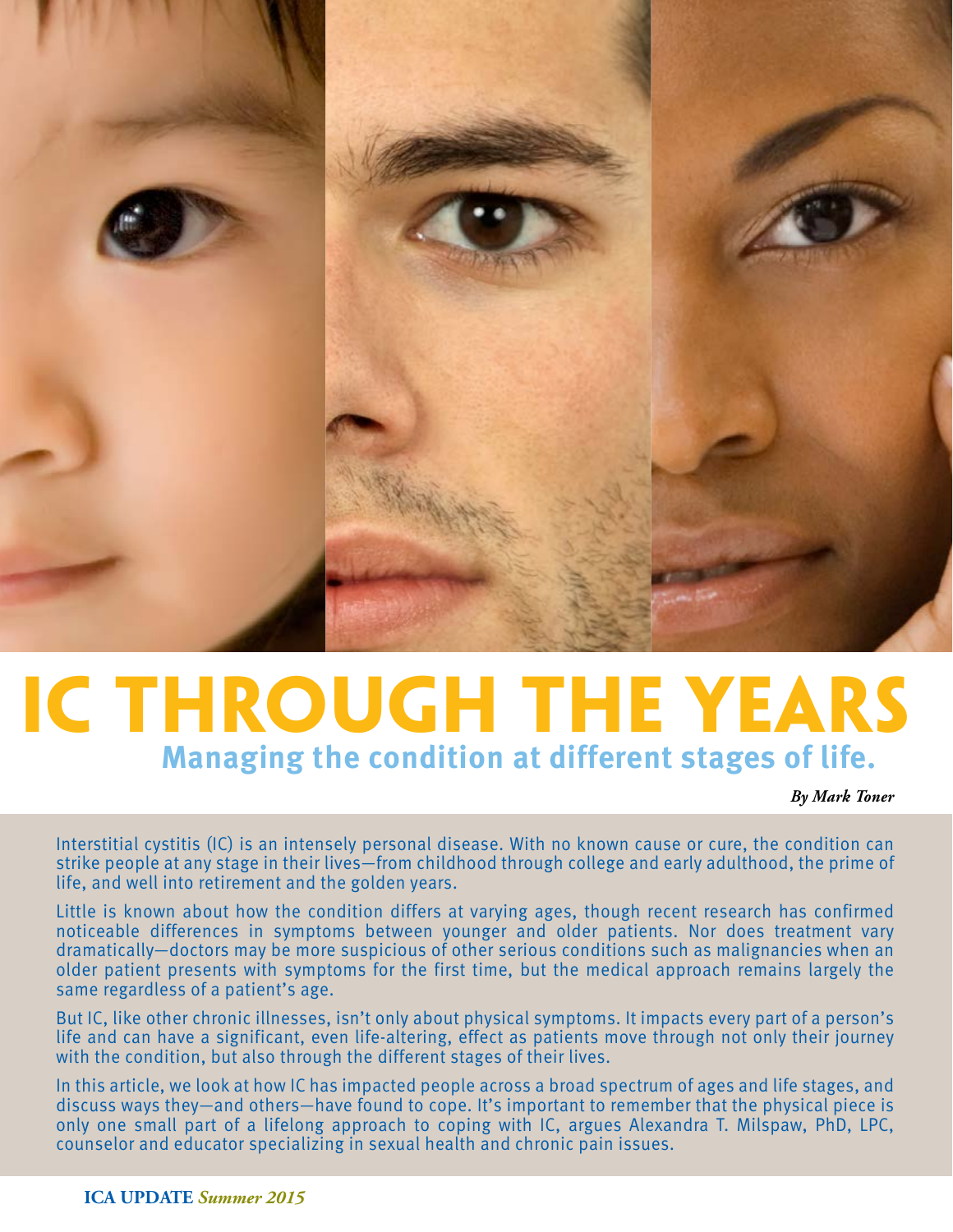

# **Young Adults Prime of Life Golden Years Youth**

"Whenever I start working with someone, I focus on four quadrants—mind, body, health, and spirit," Dr. Milspaw says. "When we're talking about what they're not able to do physically, you're very much within [only] one quadrant of experience."

#### **Age: More Than a Number**

IC used to be thought of as a disease that predominantly struck women in their 40s, 50s, and 60s. Patients with IC's telltale symptoms outside of that age bracket were often misdiagnosed—or not diagnosed at all. But with growing understanding of IC among physicians and patients, more and more patients under 30 and over 60 have been diagnosed in recent years.

In 2012, researchers at North Shore-Long Island Jewish Health system in New York conducted the first-ever study that looked at IC patients specifically by age. Researchers analyzed nearly 270 patients with IC or painful bladder syndrome who had been treated between 1990 and 2008.

Ranging in age from 11 to 88 at the time of diagnosis, the patient population in the study reflected two growing trends: earlier diagnosis of IC symptoms in younger patients and the growing attribution of urinary problems in elderly patients to IC instead of other conditions associated with aging, such as overactive bladder.

The research confirmed earlier studies that found that younger IC patients were less likely to have Hunner's lesions (found in 12 percent of patients under 30, compared to 42 percent of patients between 30 and 60 and 39.8 percent in those over 60). It also found that symptoms varied by age—younger IC patients were more likely to experience symptoms like urgency, frequency, and pain in their external genitalia and/or during sexual intercourse. Older patients, by contrast, more commonly reported additional issues with getting up to urinate more frequently at night (nocturia) and urinary incontinence.

The patients studied "portrayed unique symptom profiles for the youngest and oldest age cohorts, which is important for the efficient and accurate diagnosis of these specific patient groups who were previously diagnosed late or misdiagnosed," the researchers wrote.

Broader research on how the body and mind process pain also suggests important differences by age, particularly among the youngest and oldest populations. One study found that chronic pain is as prevalent in children between 8 and 16 as in adults, while more than half of elderly people have chronic pain, according to a literature review cited in *Pain and Age* by Serge Marchand, Ph.D, neurophysiologist, professor of neurosurgery, and director of the Etienne-Le Bel Research Center of Sherbrooke University Hospital in Quebec.

Yet researchers found that the youngest and oldest patients typically receive the least pain medication—in part because of longstanding assumptions, such as the idea that pain is just part of growing old. "Pain is not a normal consequence of aging, since pathology is always involved," Dr. Marchand writes.

Along with physical symptoms like pain, IC and other chronic conditions pose very different challenges at different stages of life, which we explore in greater detail in the pages that follow.

m n **5 THE TELE**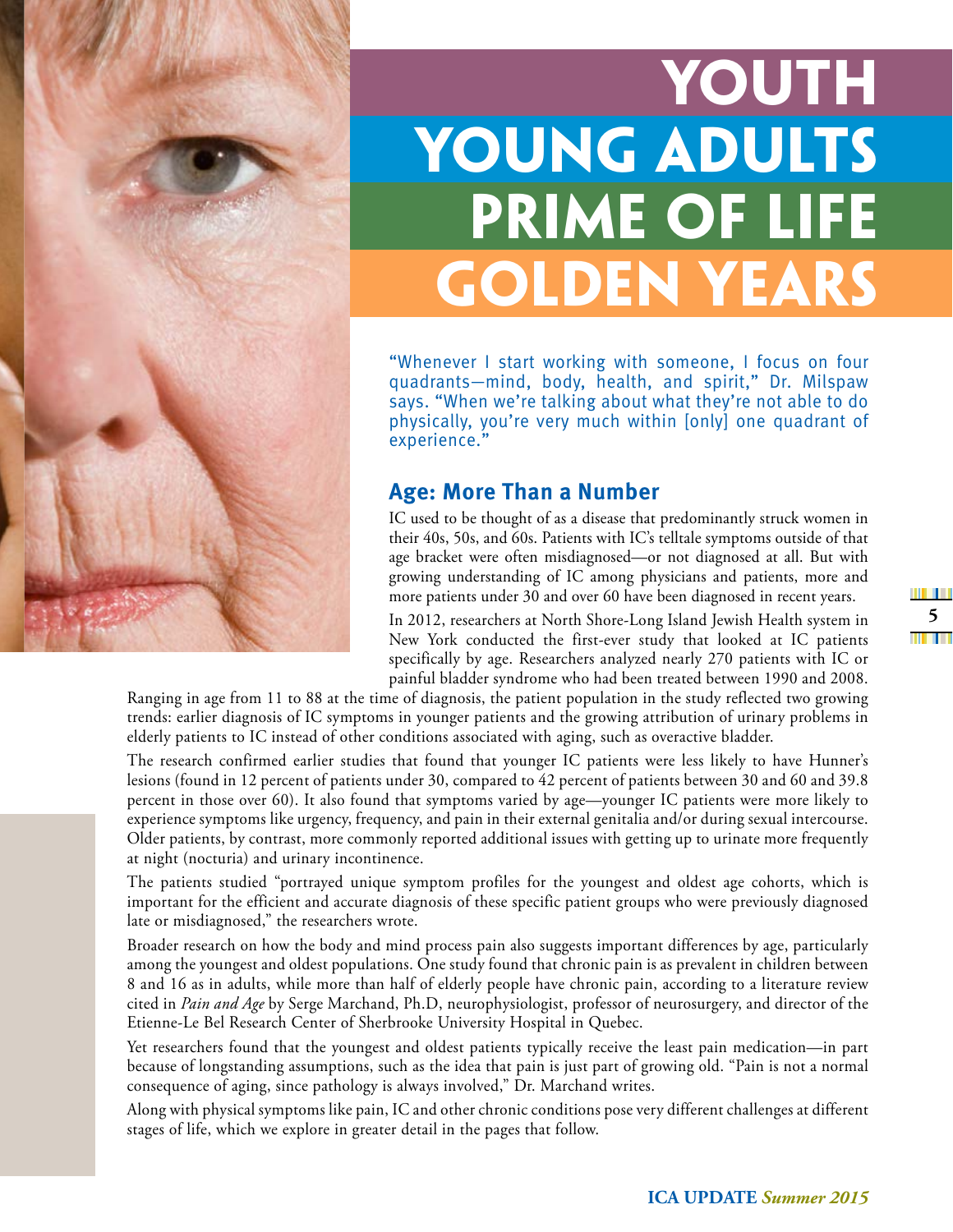# YOUTH

With its maelstrom of social, physical, and emotional changes, adolescence is tough to navigate-even without a chronic and potentially embarrassing condition like IC.

"As a teenager, the last thing you want to talk about is bladder issues," says Jean Egan, whose daughter Annie was diagnosed with IC at 14 (see profile, below).

The onset of puberty and the pain that comes from menstruation can also mask IC symptoms, making the condition more difficult to diagnose in young women, according to Milspaw. The one potential bright side is that the younger people are when they first face chronic pain, the more resilient they tend to be, she says. "If you're looking at this from a chronic pain perspective, theoretically they could have less accumulation of stress and trauma and be more resilient," she says. "On the other hand, the science

behind pain is really young and developing, so it's not clear." Adolescents share one common setting—school, where they are typically required to sit for long periods of time and minimize disruptions. However, accommodations can-and should—be made for children struggling with IC. For example, Egan made sure Annie was put on a 504 plan, a federally mandated component of the Americans with Disabilities Act that outlines the accommodations a school is legally required to provide for a student with physical or mental conditions, including chronic illnesses like IC. In Annie's case, that included an agreement that allowed her to make unlimited trips to the restroom. "If a teacher was in the middle of a lecture, she was able to get up and go without any questions asked," Egan says.

Navigating relationships with peers can be more challenging for adolescents. "You see a lot of social isolation take place in all ages sometimes, but it's really intense for that age group when the social part of the brain is really developing," Milspaw says. One key question adolescents with IC must answer for themselves is what they want their friends and peers to know—and how to tell them.

"We brainstorm ways to describe their symptoms in ways other people can relate to-instead of saying 'my bladder hurts,' they can say 'I'm having a lot of cramping today'," Milspaw explains.

Egan says her daughter initially glossed over her issues with IC while talking with peers, but over time began sharing her experiences with friends. "The longer she had it, the more confidence she gained, and she felt more comfortable with it," she says. "We just explained that it's something you have to deal with, and you can handle letting people know or not know any way you want."

Diagnosed with IC at 16, Amanda O'Connor ultimately wound up telling her high school friends about the condition, but she had a little help. Her best friend's mother was a nurse, and the three of them initially discussed the condition together. Conversations with other friends followed later, and O'Connor paid close attention to their reactions. "I made sure I hung out with positive people," she says.

As with all IC patients, diet can also be an issue—particularly given adolescents' unpredictable schedules and activities. "Annie's biggest culprit is pizza—what teenager doesn't have pizza every week?" her mother asks. Parents can help their children track and manage their diet-one of the very many ways in which family support is critical.

"Every time she'd have severe pain, I was holding her up in the bathroom," Egan says. "We gave her continual supportbeing there and encouraging her to figure this out, and just making sure she knew we were doing everything we could to alleviate her symptoms."

As adolescents struggle to become the adults they want to be, it's also critical that caring people help them separate their condition from their identity, according to Milspaw. "Expanding their definition of who they are and reminding them of all their other strengths and that they can have a voice in allowing how much this will define them is critical," she says.

One strategy: focus on the upsides, including pointing out how having a condition like IC can foster empathy, help them relate to other people, and become stronger and more confident in ways they might not have otherwise, according to Milspaw.

"Talk to them about how navigating this condition can help them in what they want to do," she says.

#### **ANNIE EGAN**

Diagnosed with IC as she was beginning her freshman year of high school in suburban Chicago, Annie Egan didn't slow down.

Despite her struggle with abdominal pain, tightness, and frequent urination, Egan stuck with her two favorite sports-softball and competitive cheer-throughout high school. She also volunteered, remained active in school events, and traveled



extensively with family. A combination of medication and diet helped Annie manage her symptoms, but her mother, Jean, believes that the whirlwind of activity also helped her focus on things other than being sick.

"I thought to myself this poor child doesn't have a minute of time to herself," Egan says. "Then I realized maybe she keeps herself busy to not think about her pain."

Annie, who turned 18 in May, graduated high school this spring with a 4.7 GPA. She will attend Northwestern University in the fall.

"I believe her being extremely busy and constantly moving was a good thing for her," Egan says.

T H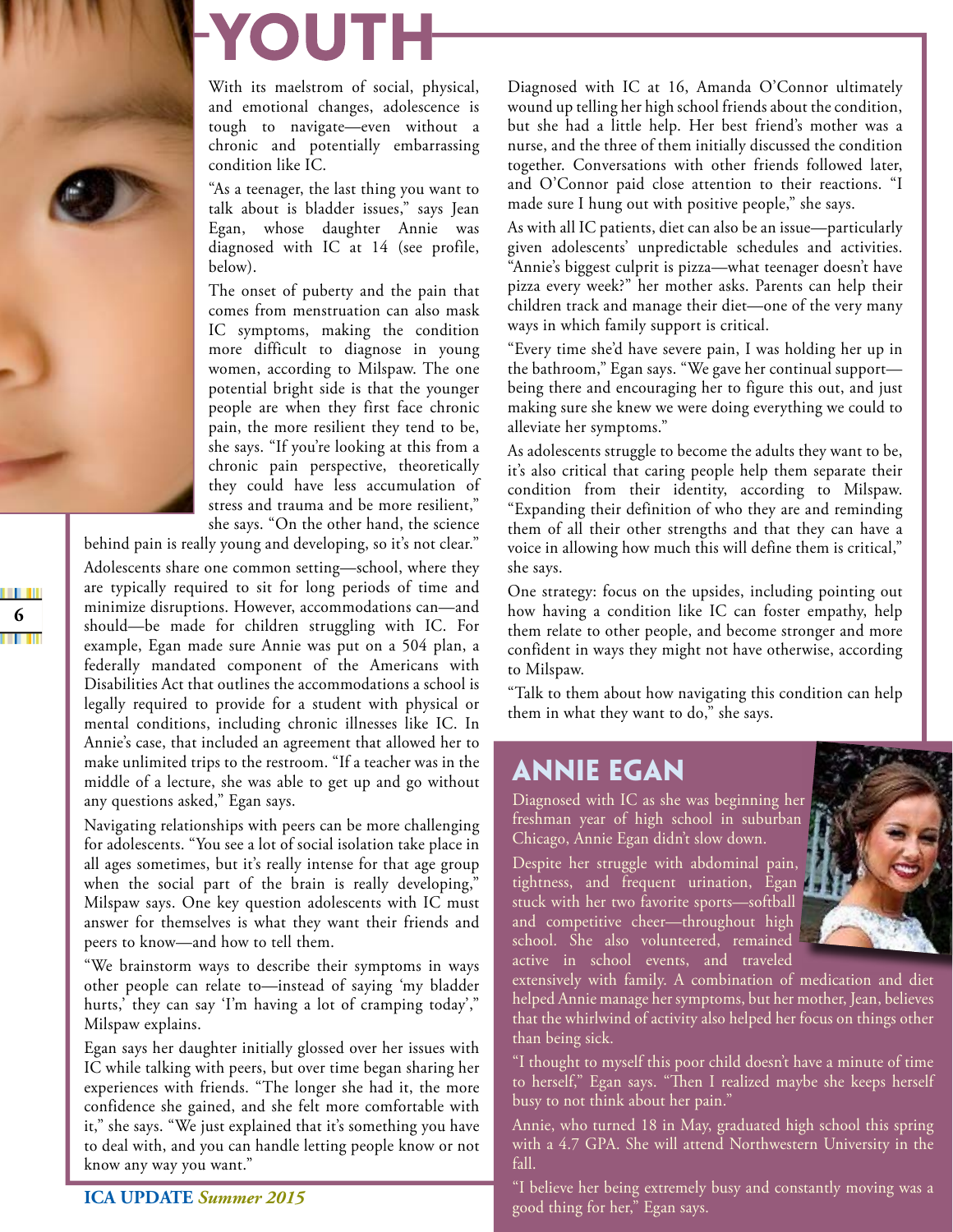# YOUNG ADUL

Whether attending college or not, young adults face unprecedented freedom. With a condition like IC, that freedom can be both a blessing and a curse, according to Milspaw.

"Because you don't have that set schedule any more, you're more able to keep your experiences private," she says. "The con to that is that it's also easier to isolate yourself, and it takes longer for someone to notice."

For Amanda O'Connor, IC made the decision to attend a residential college more challenging. "As a freshman, not only do you have to worry about fitting in and wondering what you're going to do and living in a dorm for the first time, the illness made it a lot worse," she says.

O'Connor found support from multiple sources on campus, including counselors and a mindfulness group (see profile, below). She learned strategies ranging from writing in a journal and drawing when she was in pain to controlled breathing exercises. "These strategies seemed to really help a lot," she says.

Fighting the tendency towards isolation often requires moving past "all-or-nothing thinking," Milspaw says. Instead of committing to attending an entire football game or party, people can break events into smaller pieces and give themselves permission to leave early if needed. Other strategies include developing a contingency plan in case a flare occurs during a social event. "That helps empower them and feel more in control," she says. "Sometimes it even calms them enough that they won't have a flare."

As in high school, managing relationships with peers is also challenging in college. With pain medication making it difficult to study during flares, O'Connor admits that it was difficult at times to empathize with her friends. "They would complain-I have so much to study, so much work to do, and I felt like I had to study whenever I was healthy because I couldn't when I was in pain," she says. Feeling sick and financial constraints also limited her ability to do extracurricular activities and take mission trips. Ultimately, "I learned that everybody's different and has their own way of dealing with their struggles," she says. "I realized I shouldn't be judging them."

It wasn't until graduate school that O'Connor also realized the importance of acknowledging the need to scale back when her IC got worse. As an undergrad, when she tried to ignore an uptick in symptoms, she found herself in the bathroom more often, or at times, too sick to even attend class. "It took me a really long time to realize that it's okay to take breaks and lie in bed all day and give yourself time to heal," she says. "If you don't, it will come back to hurt you."

Young adulthood is also a time when relationships and sexuality continue to mature, and IC poses additional physical and psychological challenges. According to

WHI

7

illi III

Milspaw's own research, there's a strong correlation between IC and sexual pain-as many as 80 percent of patients have both. "Sexual relationships between peers can add a lot of confusion, low self-confidence, and insecurities," she says. "People wonder who's going to fall in love with them if they have a chronic illness. They say, 'I'm already broken."

But with youth comes one potential bright spot—a more open mindset to exploring sexuality in different ways, allowing IC patients to reframe intimacy in ways that work for them. While it's dangerous to generalize across every individual in an age group, Milspaw points out that younger people often more readily rethink intimacy than their older counterparts. "It's harder to teach old dogs new tricks," she says.

### **AMANDA O'CONNOR**

For Amanda O'Connor, a lecture in a human development class at North Dakota State University was an important moment that helped her find a path through college while struggling with IC.

"They stressed that taking care of yourself is really important, because it's critical if you're going to take care of others," says the North Dakota grad student, now 25. "With an illness like IC, it would be devastating if you don't practice that. It set a good example."

Diagnosed with IC when she turned 16, O'Connor graduated early from high school and attended NDSU. While she had to go to the bathroom as often as 40 times a day, she credits the university for emphasizing self-care both in and out of class. As a freshman, she saw a counselor to help navigate the new college experience while dealing with frequent urination and pain. Later, a campus mindfulness group recommended by a friend helped her manage pain and stress. Prayer and the support of her family and friends also helped O'Connor navigate college.

Now in graduate school, O'Connor ultimately managed to improve her symptoms with an Interstim implant, although she has since also been diagnosed with Postural Orthostatic Tachycardia Syndrome (POTS), a condition that causes the heart to race when standing. Given her experiences, O'Connor hopes to become a counselor and support others with IC and similar conditions.

"I want to help couples who wind up having a chronic condition because it changes so much in the relationship when you're dealing with such horrible illnesses," she says.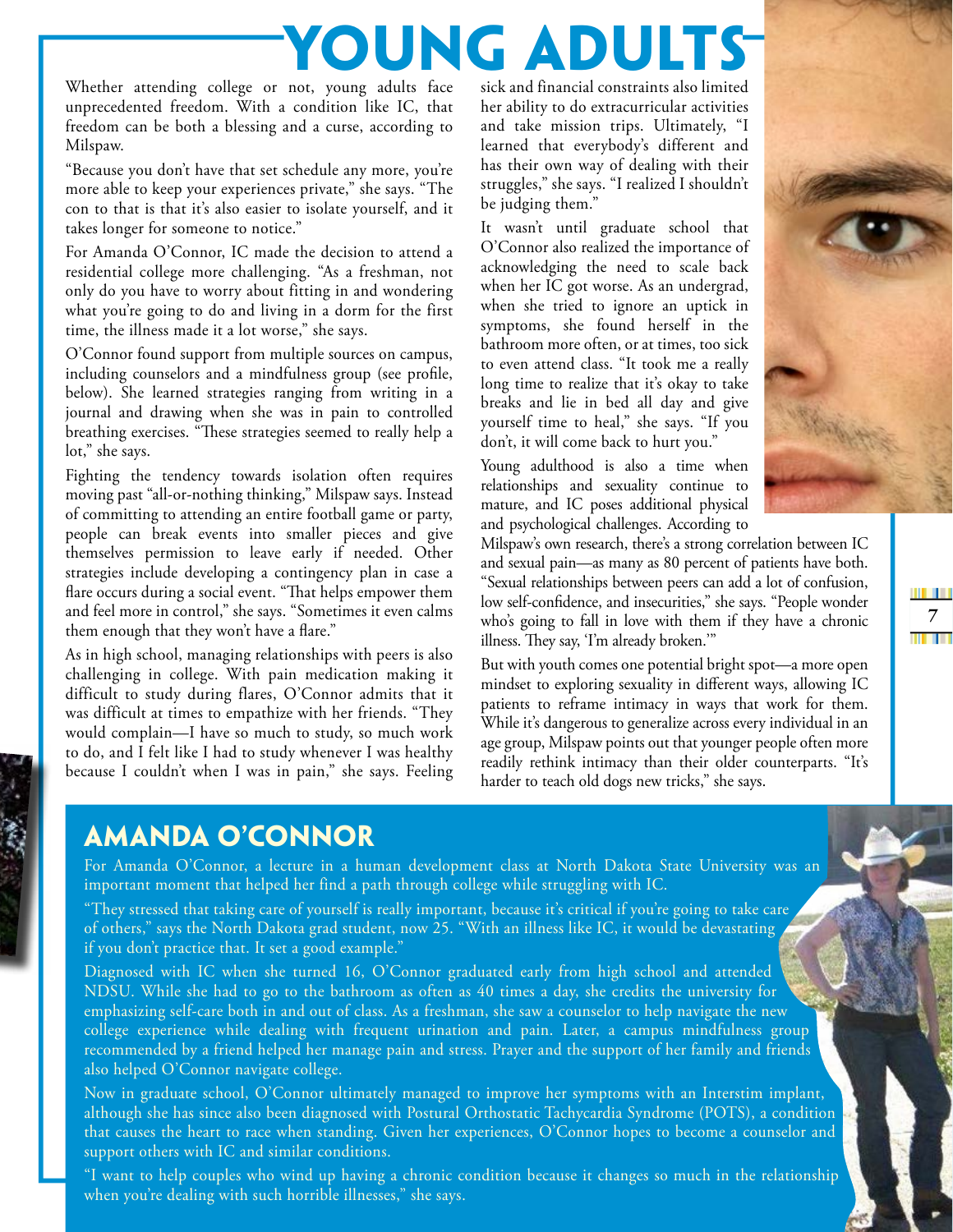

## **PRIME OF LIFE**

Children, career, family-these are the things that drive us during the prime of our lives. Add IC to the mix, and it often can feel like something has to give.

That was definitely the case for mother of two Erica Welu, whose children were five and eight when she was diagnosed at 36 (see profile, below). "I had to get my kids off to preschool in the morning even if I was having a bad morning," she says. "You've got to do what you've got to do."

One way to navigate these conflicting demands is to make accommodationsbut not make do

"It's all about flexibility and how they define being flexible," Milspaw explains. For parents, that can involve rethinking how they interact with their children "without running around the park" when flares surge. In work settings, that can involve identifying career goals and brainstorming new ways of reaching them, she says.

"You have to expand the definition of success in any role and find out how to give yourself permission to adapt to that," Milspaw says.

Welu took ownership of her IC by reading and sharing. "I did a lot of reading, and that helped me feel more in control of things," she says. "And I was never quiet about it-I would tell anybody who would listen that I have this bladder disease that's incurable, and this is what I was going to do about it."

Support from family and friends also becomes hugely important. "All my girl friends know I don't want to see them drinking a pop in my presence," Welu says. "I'll tell any of them that will listen that it could destroy your bladder. Everybody's been very good about putting up with my strict dietary rules."

#### **DAVE ALEY**

Dave Aley lived with IC symptoms for a quarter-century before being diagnosed at  $\overline{44}$ . As a result, it took the benefit of hindsight to realize how much the condition had impacted his life.

"I hadn't realized how much I was planning my life around going to the bathroom 20 times a day," says the New Mexico mechanical engineer. "Once I was the guy who wasn't ducking out of the meeting

to go to the bathroom, I realized that it was bigger than being uncomfortable and having a lot of urgency."

Told he had a small bladder through much of his adult life, Aley acknowledges his condition made him reluctant to pursue some work opportunities. He credits his relatively minor symptoms and participation in online support groups to maintaining a sense of perspective. Also important: "keeping doing things that are fun," he says. For Aley, that means flying hot-air balloons whenever he can.

"Having hobbies that allow me to do things with a lot of positive people has been a good outlet," he says.

Parents with chronic conditions with a genetic component like IC must also confront other concerns. "Right now things look good, but it's a weird feeling to be a parent and

> have a chronic disease that's so painful and all-consuming," Welu says. "It's definitely a stressor-I have to remind myself, calm down, don't freak out." Support groups for kids and parents with chronic conditions could help, Welu argues. Welu acknowledges she has had the comparative luxury of being a stayat-home mom. Others have had to struggle with career challenges as the result of their IC.

> Diagnosed with IC two years ago after a lifetime of symptoms, 46-yearold Dave Aley has only recently come to realize the impact the condition has had on his career (see profile, above). A mechanical engineer, he turned down an opportunity to work in a remote part of Canada because he wondered if "I could be out there

#### **ERICA WELU**

When Erica Welu was diagnosed with IC in 2006, it was the answer to questions about the more than 100 bladder infections she'd had in her life. But as the mother of two children, the diagnosis also raised new questions.

Struggling to balance family responsibilities while seeking treatment for the condition was challenging, at times leaving the South Dakota mother angry and frustrated with the medical



community, she says. But ultimately, she found effective treatment, beginning with a bladder instillation and following up with medication and other treatments.

"It took me a while to get to that point," she says. "For a long time, I was bitter, and I blamed the food and the water and the medicines I'd been taking for other things. I kept trying to find a reason and figure it out on my own. Now I try to be open to going new routes by reading anything new that's coming up-I fight things by being informed."

As a parent, though, Welu worries about the impact the condition has had on her children. "I do wonder about the effect a parent with a chronic illness would have on a kid's mental health," Welu says. "As a parent with IC and kids, I think about it." But she and others have pointed to possible upsides: "Maybe it makes them tougher-more empathetic," she says.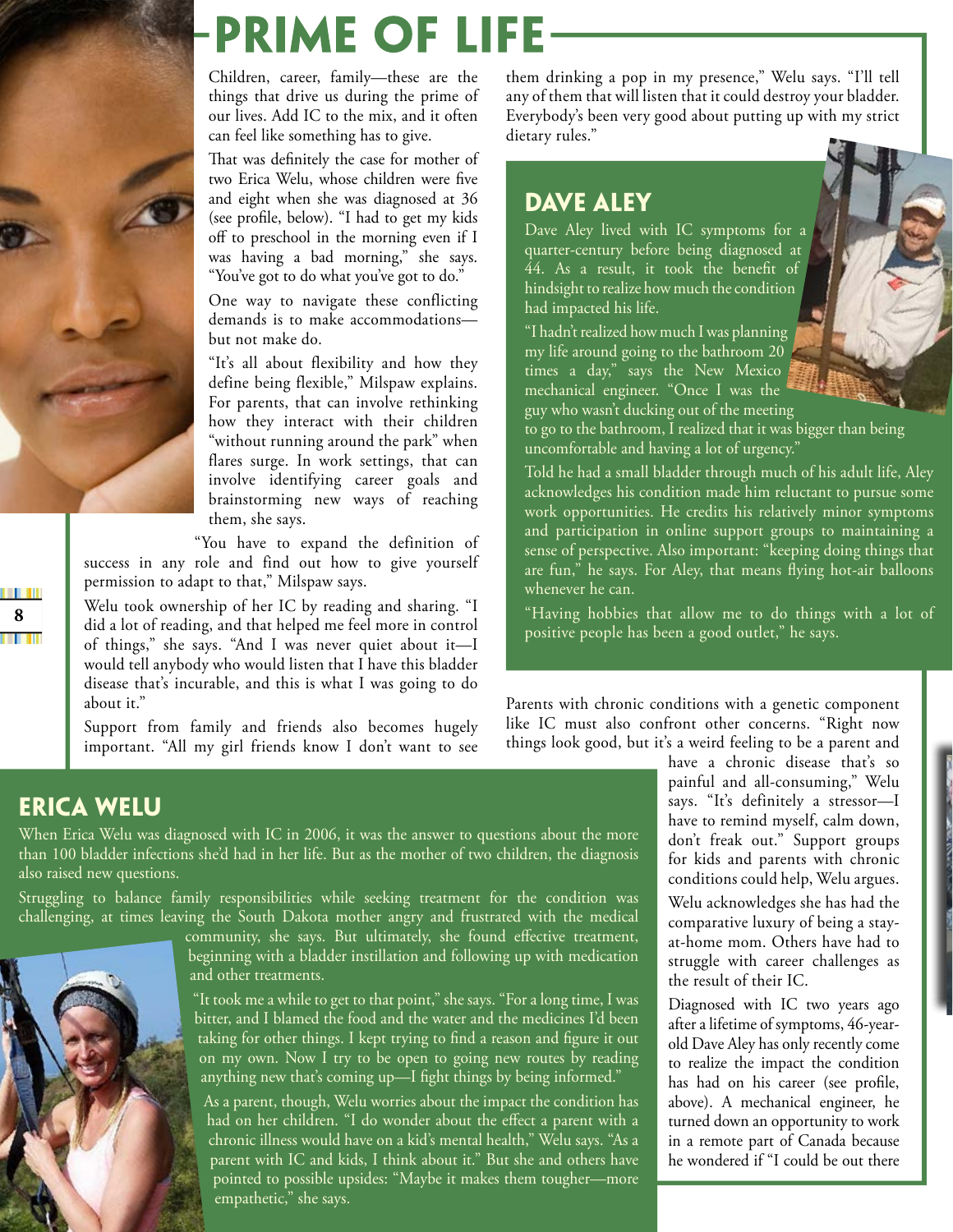## **GOLDEN YEA**

without having to run off in the bushes every hour with this stupid tiny bladder," he says. But as his symptoms grew worse over time, he found a job that offers enough flexibility to allow him to take a day off or leave early for an instillation when his IC flares. "I'm fortunate that I've ended up in a job situation with a lot of flexibility," he says.

F. Neal Thompson was less fortunate. Diagnosed with IC when he was in his late 30s and in the prime of his career, the Virginia financial consultant found himself turning down opportunities to work and meet with clients out of town (see profile, p. 10). "Your tether becomes much shorter," he says. "It's hard to work a 9-5 job because you're up all night. When I was doing a lot of work up in D.C., if I got caught in a traffic jam, there was no place to go to the bathroom. So you avoid those situations and withdraw."

Thompson, like others, made changes to his lifestylescaling back his work duties and working from home. "You're up peeing in the middle of the night anyway, you might as well be at the computer," he says. He also became an expert on public restrooms around his home city of Richmond, Virginia, and learned to avoid traffic jams.

"You modify your lifestyle, and you hope people are receptive to that," he says.

Through his time on the ICA Board of Directors, Thompson has seen the impact on career-age adults at a much larger scale. "We had doctors and lawyers who had to limit their practice, cut back, retire, or just slow down," he says. "These are qualified, educated people who can make a contribution to society but can't give it 100 percent. That's the productivity we lose in this country because of IC."

For women, menopause can mark the beginning of significant changes in their IC and its symptoms. But for all IC sufferers, the transition to the golden years can be frustrating, even frightening-particularly when it comes to thinking about retirement and uncertainty about the future.

When IC makes long-cherished goals like travel difficult for physical or financial reasons, "there can be a loss of their dreams of what retirement is going to look like," Milspaw says. These limitations impact not only the person with IC, but also their spouse. "They're not only feeling let down personally, but also that they've let their partner down in some way."

Milspaw encourages people to grieve the loss of their dreams-in part, because doing so paves the way to "imagine what else is possible."

"Going through the grief process is really important, because if you don't, there's going to be a lot of resistance to even

everything you want, but the details are different-not

sailing around the world, but doing short little day trips

can still achieve the overall goal they're seeking," she adds.

For women, menopause can either mitigate or exacerbate

physical symptoms. "In someone with IC prior to menopause, they usually see the calming down of the flares

imagining," she says. After mourning the loss of their original dreams, people can think through what is and isn't possible and begin the search for new goals. "It can be

m n

 $\boldsymbol{9}$ 

**THE TELE** 

#### **JANN MCGAUGHEY**

Jann McGaughey always needed to go to the bathroom more often than her friends. "The joke was Jann knows where the bathroom is," she says.

But as she approached 50, McGaughey's lifelong issue with frequency became worse. "I was pretty comfortable in my own skin, but it was getting more and more frequent to the point where it affected my life and I couldn't do things," says the Texas resident, now 73.

Ultimately diagnosed with IC a few years later, McGaughey's symptoms grew worse after menopause. Treating the resulting vulvodynia, as well as changes to her medications and the use of

Interstim therapy, ultimately brought her to remission about seven years ago. That's led her to resume the activities she once had to scale back, including travel.

"I still have periods of frequency, but there are very few things that I won't do," she says.

McGaughey urges others to not lose hope in the face of IC. "I'm the kind of person that the more I know, the better I do," she says. "I try to tell people who might have IC to try everything they can, and try to live as normally as they can. I was not going to let my condition leave me at home."

post-menopause so long as there aren't other variables," Milspaw says. "If you see the onset of IC after menopause, hormones may or may not play a role."

For some, menopause can trigger additional complications. For Jann McGaughey, estrogen depletion led to vulvodynia about a decade after first being diagnosed with IC, which contributed to a worsening of her symptoms (see profile, left). The silver lining was that treating the vulvodynia with estrogen suppositories wound up mitigating other bladder symptoms for McGaughey.

"Once I got rid of that complication, things started

**ICA UPDATE Summer 2015**